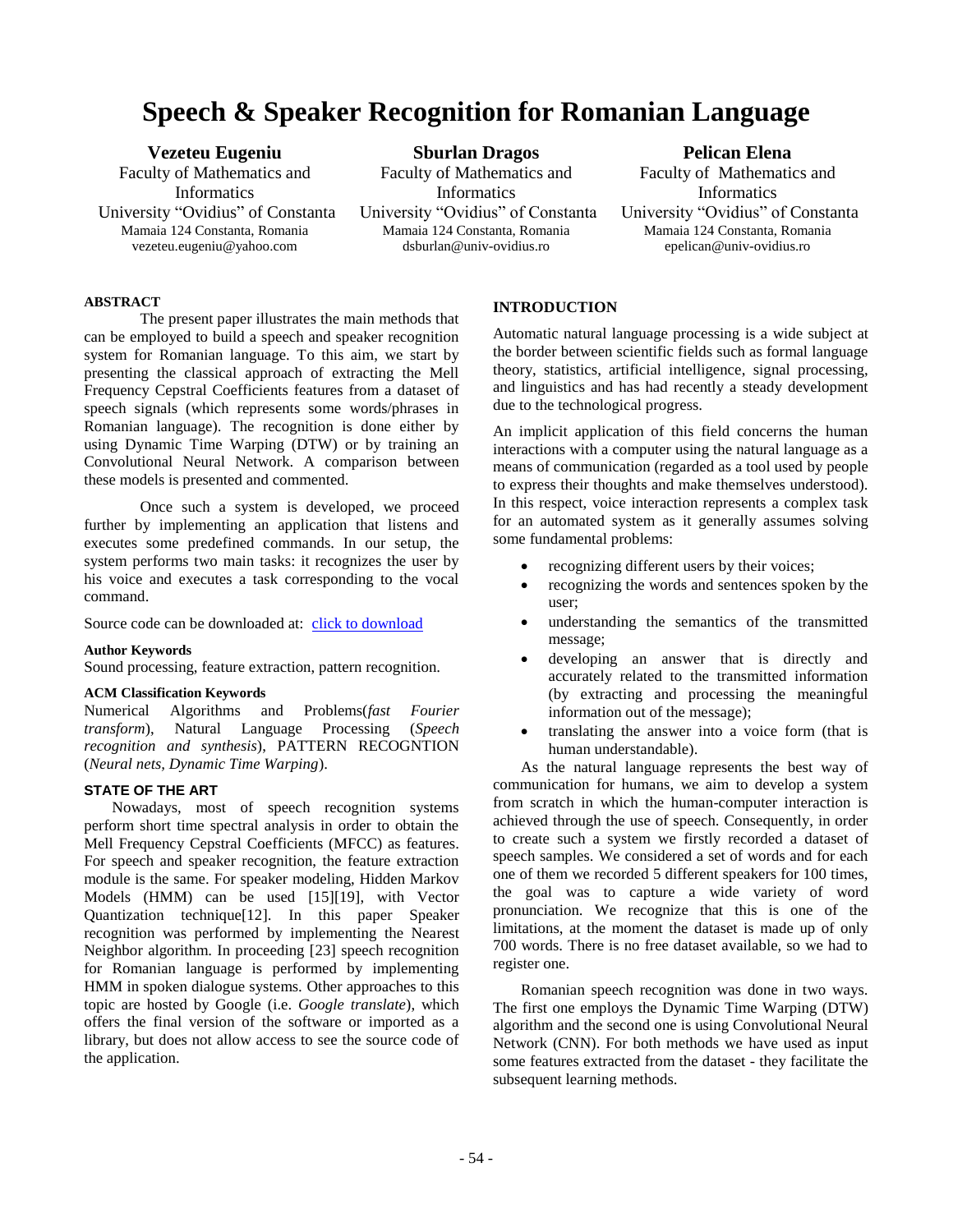Feature extraction is done by performing the following steps:

1) silence removal (a step necessary to determine the words boundaries in the input sound);

2) framing (a step that splits the sound wave into chunks out of which the phonemes will be detected);

3) windowing (a step necessary when one wants to analyze the periodic behavior of the sound wave in a short duration);

4) Fast Fourier Transform (FFT) (a step necessary to map time domain signal into frequency domain)[21];

5) Mell Filter (in order to extract the energy from each frequency band);

6) Discrete Cosine Transform (DCT) (a step necessary to map the signal from frequency domain to time domain).

The result of feature extraction is a *feature vector* which will be used by the pattern recognition system to map the input sound to a word (or a sequence of words) or to recognize the Speaker.

## **IMPLEMENTATION**

#### **Elements of acoustic wave theory**

A sound wave represents a longitudinal wave; it defines a series of alternative compressions and extensions of the environment. An acoustic wave is characterized by several properties:

The *frequency* of a sound is the number of periods or oscillations that a sound wave takes in the unit of time. The standard unit for frequency measurement is the Hertz defined as 1 Hz = 1 vibration / 1 second. The *volume* of sound wave refers to the sound intensity. Sound intensity measures the energy transferred by the sound wave in the unit of time through the unit area of a surface orthogonal to the direction of the wave propagation. The sound intensity is expressed in decibels (dB). *The amplitude* of the sound wave represents the maximum elongation registered by the points from the elastic medium with respect to the equilibrium position. The amplitude of vibrations is proportional with the intensity of the sound. *Timber* refers to the property of a sound to distinguish from another one produced under identical conditions by different sources; the timber of a voice is given by the superior formats (the spectral peaks of the sound spectrum).

As is stated in [13], sounds are complex combination of vibrations (with different frequencies and amplitudes). For example, in Figure 1 three tones with different characteristics are represented: a) frequency 400 Hz, amplitude 0.2; b) frequency 550 Hz, amplitude 0.4; c) frequency 800 Hz, amplitude 0.3.



**Figure 1. Three sounds (tones) with different frequencies and amplitudes.**

The composition of these three waves is illustrated in Figure 2. One can notice that the result is no longer a sinusoid (however, the oscillatory behavior is preserved).



## **Figure 2. The composition of the sound waves represented in Figure 1**

The inverse problem (that is, obtaining the frequencies that compose an acoustic signal) is done by using the Discrete Fourier Transform (DFT). Fast Fourier Transform represents a fast algorithm for computing DFT**.**

A *sound spectrum* is a representation of a sound in terms of the amount of vibration at each individual frequency. For instance, the sound spectrum for the sound wave given in Figure 2 is presented in Figure 3.



**Figure 3. The sound spectrum for a sound wave**

Once the sound spectrum is obtained, an important task in speech recognition (related to recognition of vowels) is the identification of *formants* – the peeks from the sound spectrum.

## **Audio format**

The quality of a digital audio recording depends mainly on two factors: the sample rate and the sample format or bit depth. In order to save memory, the items from the dataset were recorded using a fair quality: a 22050 Hz sample rate, 16 bits unsigned sample format, mono channel.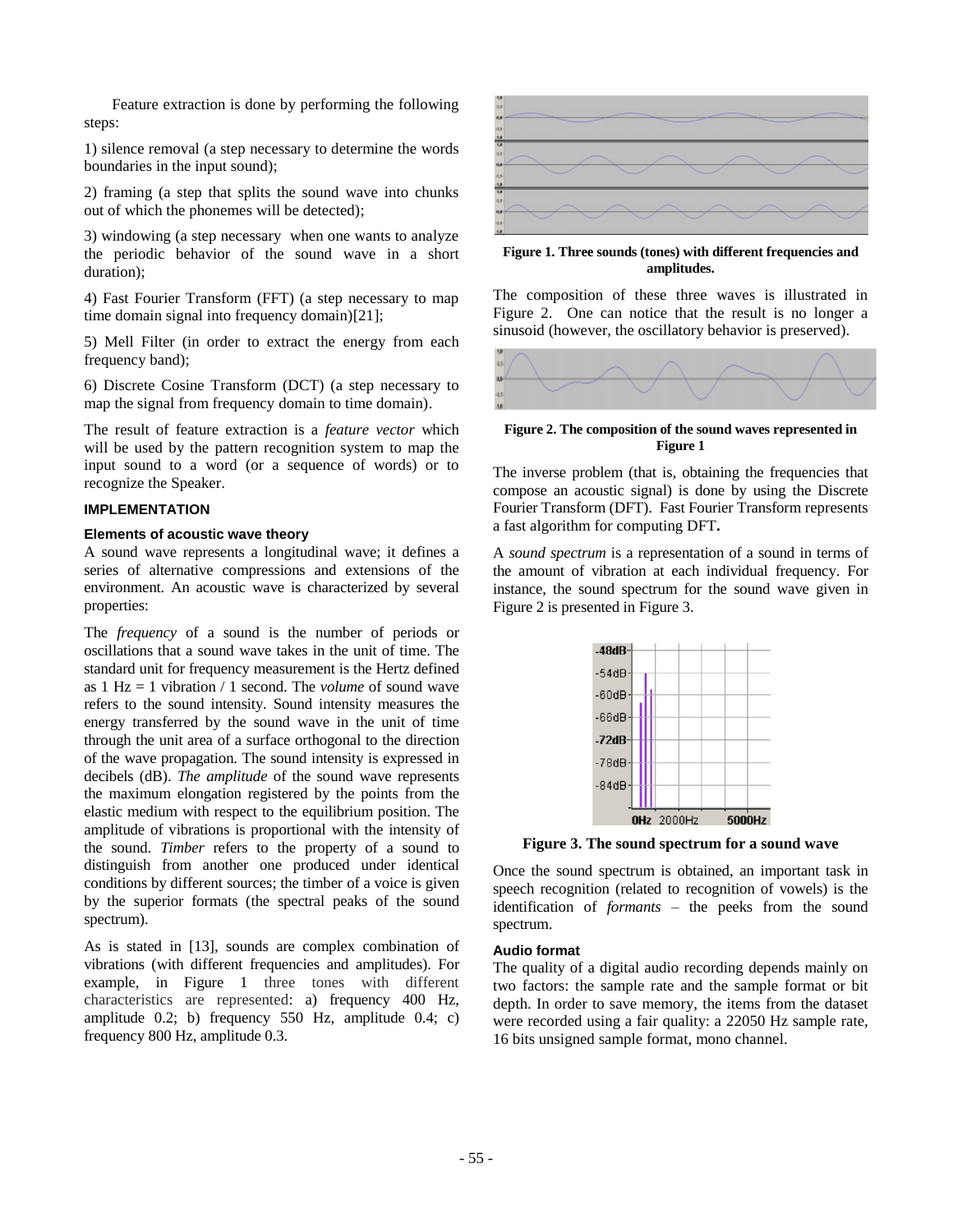## **Feature extraction**

The information contained in a speech wave must be extracted as a word sign. Actually one needs to process the short term amplitude spectrum. The feature extraction algorithm is called Mell Frequency Cepstral Coefficients (MFCC), this is a standard method to get the representative points from feature wave and it is widely used for speech and speaker recognition[22]. The motivation of using MFCC is because one wants to mimic the human hearing. Mell scale is linear below 1 kHz for frequency band and it is logarithmic above. The MFCC algorithm consists of several parts:



**Figure 4. Feature extraction**

## **Pre-Processing**

The audio signal is a continue wave which contains not only meaningful information about the speech, but also silence and noise. In order to detect the speech segments, one has to exclude silence and noise from the speech wave. One common algorithm for silence removal is Endpoint detection. It consists of 4 parts [24].

- One has to compute the mean  $\mu$  and the standard deviation σ for first 200ms. This is done because the first 200ms samples are usually the silence (when people speak, they actually need some time for breathing; these 200ms samples represent the background noise).
- Next, one has to go from the first sample to the end of the wave and check if |x-  $\mu$ |/  $\sigma$  > 3 or not. If it is greater than 3, then the sample is voiced, else it is unvoiced. The threshold is 3 and can be modified, depending on the quality of the microphone.
- one needs to divide the whole speech wave intro frames of 10ms and mark each frame with 1 if it is voiced and 0 is it is unvoiced.
- One has to go through the entire vector of speech and collect the frames labeled with 1 (they represent the voiced frames).



**Figure 5. Audio signal for speech "Buna ce faci" (audio signal is captured with Audacity)**



**Figure 6. Result of silence removal**

The algorithm was used for splitting words from a speech wave.

### **Framing and windowing**

Because Speech is a continuous signal, it means that statistical properties are different during the time. We need to extract feature points from a small window. We assume that statistically the signal does not change much. We shall frame signal into 20-40ms frames. If the frame is too short, we lose the relevant information, if it is longer the signal changes too much, so we can not get relevant points. We use block of frames with 25ms with overlapping 10ms.



**Figure 7. Framing the audio signal**

After framing the audio signal, we obtained a list of frames. Using Audacity one can zoom in the frame and see how the speech wave is represented (see Figure 9). Extracting the spectral features of each frame was done by using the FFT algorithm (because FFT algorithm has as input a sequence of length of power of 2, in our setup each frame has 512 data points).

In order to eliminate/enhance some spectral features of the audio signal we used the Hamming window. The equation describing the window is: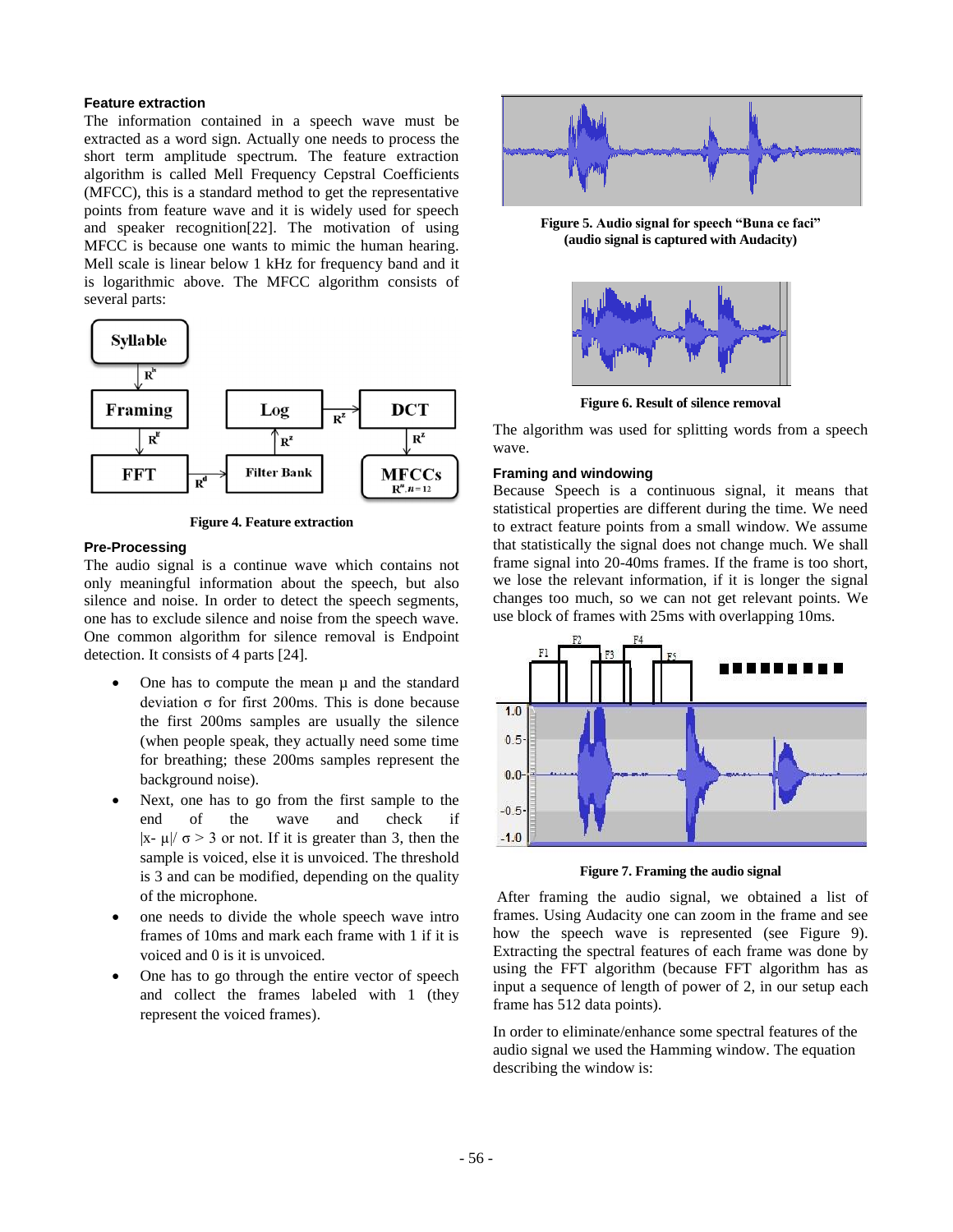$$
w(n) = \begin{cases} \alpha - \beta \cos(\frac{2\pi n}{N-1}) & \text{if } 0 \le n \le N-1; \\ 0 & \text{otherwise.} \end{cases}
$$



**Figure 8. The Hamming window**

After framing, we multiplied each frame with the Hamming window. If the signal is denoted by  $s(n)$ , where  $1 \le n \le N$ , N being the length of each frame, then the result is:

$$
x(n) = s(n) \cdot w(n)
$$

The resulted signal takes the shape of the window and become smoother and flatter.



**Figure 9. A sound wave before and after windowing**

One can notice that at both ends of the frame, the amplitude of the signal is reduced; consequently, the periodic "jumps" that appear while computing DFT are more diminished (recall that DFT assumes the existence of a infinite long signal while here we worked with a finite one). It follows that, by using the Hamming window, some artificial peeks in the spectral analysis are removed, while the "useful" ones are preserved.

#### **Short time energy and Zero crossing rate**

After framing and windowing one needs to remove the silence from each frame. To this aim we computed the *energy* of each frame by the formula:

$$
Energy = \sum_{t=t_1}^{t_2} x(t)^2
$$



**Figure 10. Plot of the sound energy for a sound wave**

One can notice that energy is high for the "speech" frames and low for the "silence" ones (because in the Energy formula, highest amplitude values contribute mostly, see Figure 10). It follows that one can define a threshold based on which the frames are classified.

However, it is not enough to calculate the energy for removing the silence. In our model for speech recognition we also calculated the *zero crossing rate* (ZCR) for each frame.



**Figure 11. Plot of the zero crossing rate**

Statistically it was determined that ZCR has higher values in the regions corresponding to silence and a smaller values in the regions corresponding to speech (see Figure 11).

By computing for each frame the ZCR and Energy we were able to remove the silence from each frame[20].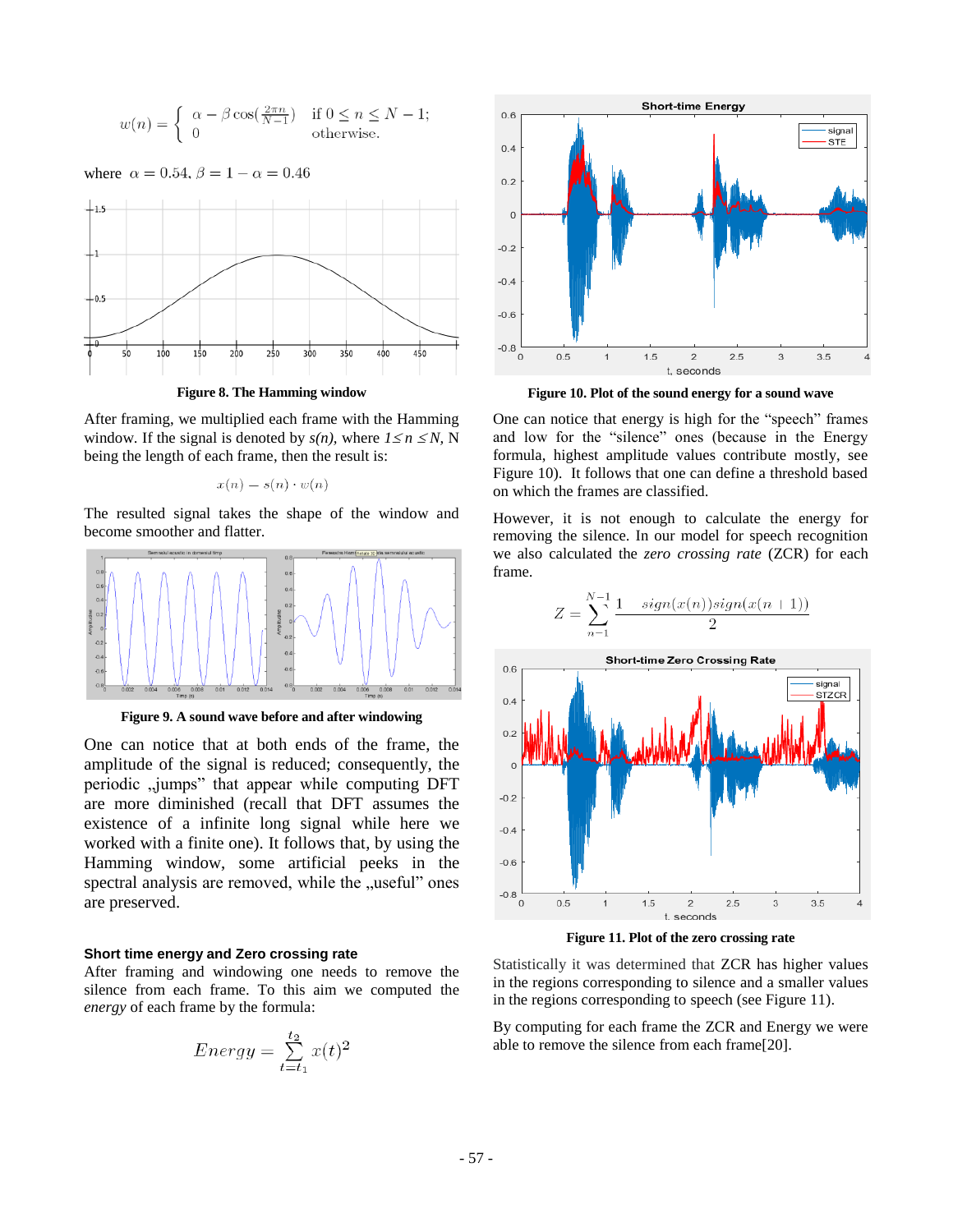## **Fast Fourier Transform**

Fourier Transform gives an alternative representation of a function by showing how it can be written as a sum of sinusoidal functions.

*Fast Fourier Transform* is an algorithm used to extract the frequencies from a windowed signal. By running the FFT algorithm we obtained the energy at each discrete frequency band (see Figure 12).



**Figure 12. Time domain vs frequency domain**

The algorithm works with the Complex numbers, because  $R^2 \approx C$ . We assume that each point from  $R^2$  has the coordinates (*x ,y*), and each point can be viewed as a complex number  $x + i^* y$ .

The general formula is:

$$
X_k = \sum_{n=0}^{N-1} x_n^* e^{-\frac{2\pi i k n}{N}}
$$

Our speech is a sum of the sinusoids functions. Using the Fourier transform we want to separate them in functions with the same frequency.

Using the Euler's formula  $e^{ix} = \cos x + i \sin x$  our formula becomes:

$$
X_k = \sum_{n=0}^{N-1} x_n^* e^{-\frac{2\pi i k n}{N}} = \sum_{n=0}^{N-1} \left[ \cos \left( \frac{2\pi k n}{N} \right) - i * \sin \left( \frac{2\pi k n}{N} \right) \right]
$$

Firstly, we create an array of complex numbers where the real part of each complex number is the point from time domain speech, and imaginary part is zero. The algorithm gets as input a vector of complex numbers and returns another vector of complex numbers. We make this because we need to extract the power spectral density from each frame.



**Figure 13. Power spectral density**

We know that the form of the complex number is  $Z=x + i * y$ .

To extract the spectrum we just calculate the module of the complex number  $|Z| = \sqrt{x^2 + y^2}$  so, we obtain the vector of frequencies for each frame.

# **MFCC**

An approximation which captures the properties of human hearing perception is represented by Mel scale filtering. To pass from frequency (Hz) to Mell one needs the following formulas:

$$
F = 700 * 10^{\frac{M}{2595}} - 1
$$
  $M = 2595 * \ln(1 + \frac{F}{700})$ 

The frequencies range resulted from the FFT algorithm is very wide so one has to normalize the voice signal. By applying the Mell-Scale filter bank one converts the frequency to Mell scale[22].

We use these filters to mimic the human hearing.



**Figure 14. Mell Filter bank**

We used a set of triangular filters to compute the spectral components. We used 26 triangular filters to get the approximation of the Mell scale. The input for each triangular filter is represented by the corresponding power spectrum. The output obtained after applying a filter is a vector of spectral energies.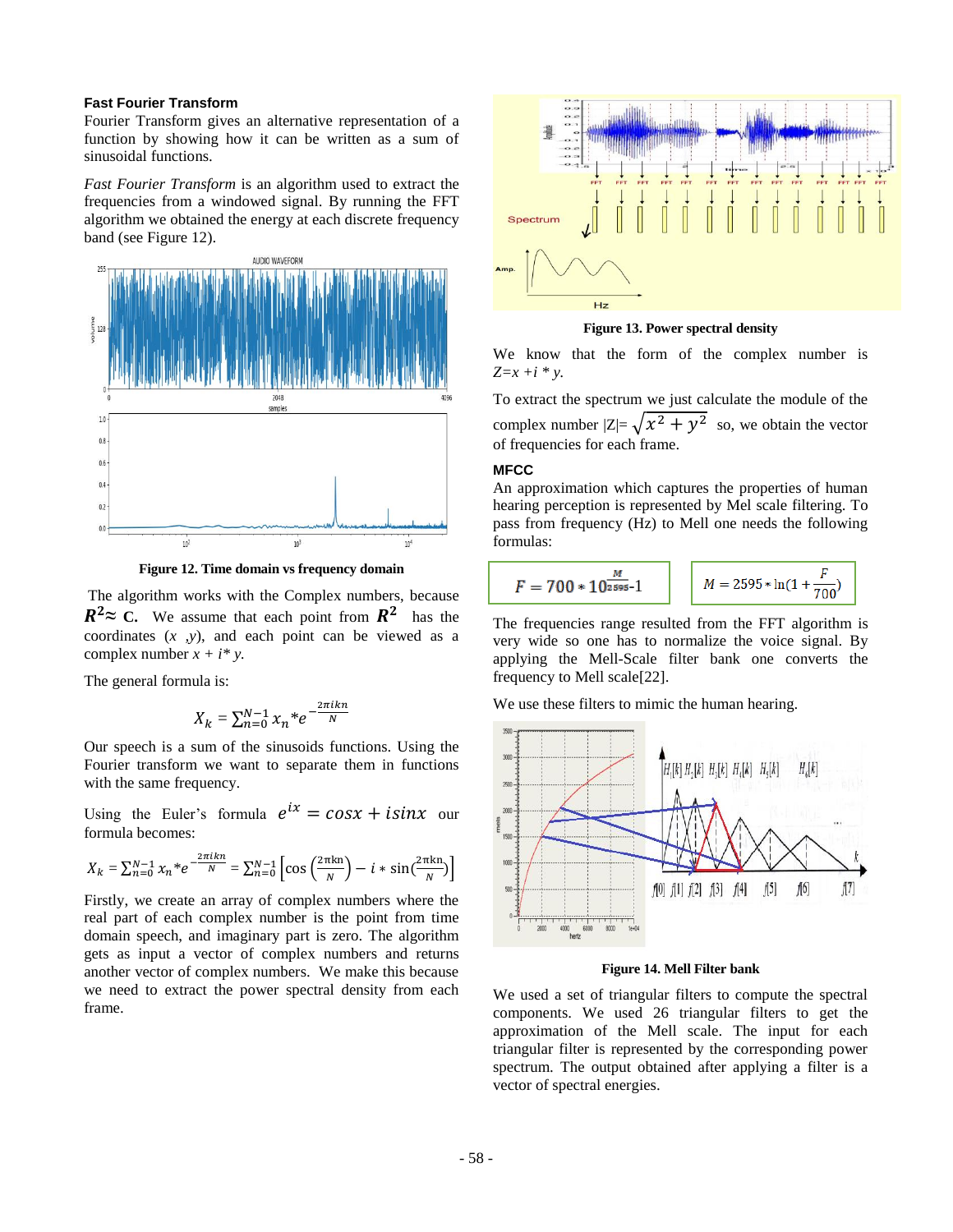After filtering the frequencies one has to sum the coefficients and take the logarithm of their values (this procedure is also motivated by the human hearing because hearing is not linear, by applying the logarithmic function one reduces the amplitudes of the frequencies).



**Figure 15. Sum & log energy**

#### **Discrete cosine transform (DCT)**

Next step one has to go back from frequency domain to time domain by performing DCT.

$$
Y(k) = \sum_{l=0}^{L} \cos[\frac{\pi}{L}(l+\frac{1}{2})m]E_k; \quad 0 \le m \le L-1
$$

We compact the energy from Mell scale and we get 26 coefficients. We keep only 12 coefficients from 26, because higher coefficients are characterized by small changes in energy. Dropping them, we get a small improvement.

We get feature vector, size  $=$  [number of frames, 12]

This feature vector can be used for pattern recognition, using Dynamic Time Warping or for training a Convolutional Neuronal Network.

## **Dynamic Time Warping (DTW)**

For recognizing a test file one has to compare the test feature vector with each feature vector from the dataset. However, the test and the training files have different lengths. Consequently, the feature vector is a two dimensional array (number of frames times number of feature points in each frame, i.e. 12). If the vectors were of the same length, one could use Euclidean or cosine norms to determine the distance between them. The problem is how to compute the norm of two time series, which have the different length. Dynamic time warping is a dynamic programming algorithm for measuring the similarities between two time series with different sizes. The algorithm assumes that in each point one has to compute the distance between the test and reference files in the following way:



**Figure 16. DTW**

$$
D(i,j) = |t(i) - r(j)| + min \begin{Bmatrix} D(i-1,j) \\ D(i-1,j-1) \\ D(i,j-1) \end{Bmatrix}
$$

where t is the test vector, r is the reference vector, and D is a matrix of distances between two time series.

The purpose is to minimize the final D(I,J) which represents the similarities between the test and reference vectors[16].

| <b>Train-Test</b> | Time(minutes) | Accuracy $(\% )$ |  |
|-------------------|---------------|------------------|--|
| $90\% - 10\%$     | 4.15          | 100%             |  |
| $80\% - 20\%$     | 8.3           | 99.9%            |  |
| 70% - 30%         | 12.45         | 99.8%            |  |

**Table 1. Testing DTW .**

We have noticed that as the number of test files increases, the accuracy rate decreases. This is because the words variability decreases there are some words that are similar to each other.

## **SPEAKER RECOGNITION**

We shall teach the computer to recognize not just the speech but also the speaker. A half of work is done by feature extraction used by speech recognition. Firstly, we shall compute the FFT for each user. Each user shall speak the same phrase 3 times (we need this to extract user band of frequency)[10]. Then we need to take the maxim amplitude of each frequency, and save the point of frequency where amplitude is maxim.



**Figure 17. Spectrum of speaker**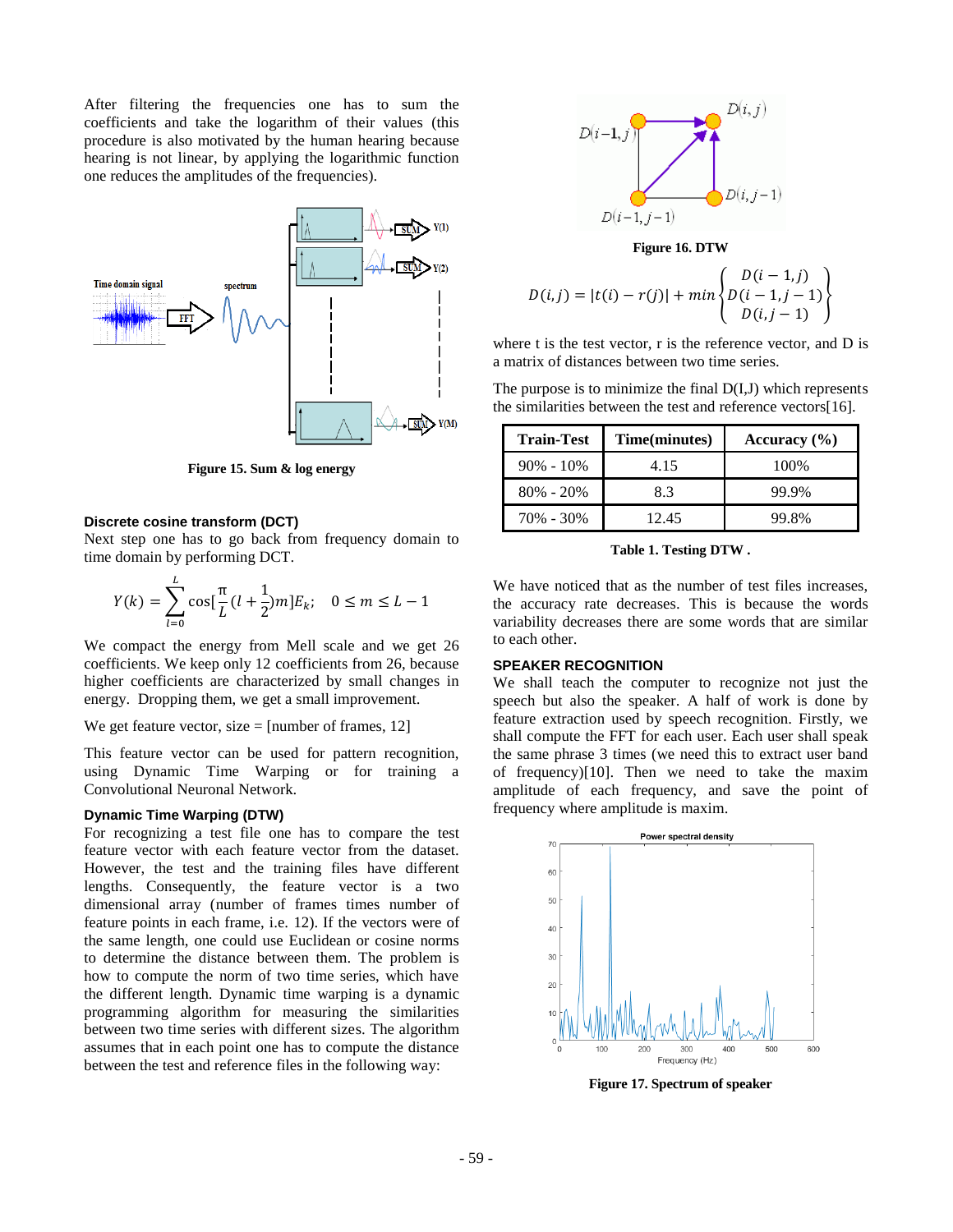From the Figure 17 we see the maximum amplitude of frequency. We shall keep the frequency from this point, and use it as feature point for speaker recognition. To recognize someone, we need to compute the distances between test point and each point from dataset, and take the nearest one. To optimize the calculations we can use the K-means clustering 1D. For each user we will have a centroid, which represents all feature points of a specific user. Speaker recognition is done with Nearest Neighbor.

## **Artificial Neuronal Network**

The main drawback of the DTW is that it takes a lot of time to compute the similarity between the test file and whole dataset. For example, if the dataset contains 1000 words, it will compute 1000 times. To avoid this, we trained a Convolutional Neural Network model, so that the test file is recognized "instantly".



**Figure 18. Convolutional Neural Network**

We trained the computer to recognize the speech by using a neural net defined as in Figure 18. Our dataset consisted of 700 words (in the future we shall increase it), each word being spoken 20 times by different persons, so we got different pronunciation for each word. For each file from dataset we computed MFCC and extracted feature vectors. Feature vectors represented the input data for our neurons. For Convolutional Network we used TensorFlow with Keras[6]. Firstly, we needed to represent the data in order to train our model. We used one hot encoding from Keras to represent out labels (labels represent words name). We get the unit matrix, with 1 on the main diagonal and 0 in rest. Then we split our data in 80% for training and 20% for testing. First layer is convolutional 2D [11], with kernel size  $= (2,2)$  and activation function Rectified Linear Unit (ReLU) [3]. This layer creates a convolution kernel that is convolved with the layer input to produce a tensor of outputs. Input shape is  $(20 \times 45 \times 1)$ , where 20 is the number of feature points from each frame, 45 is the number of frames, and 1 is the number of channels. Each frame has 20 feature points, but not all speech files have the same number of frames. To

avoid this inequality, we created the same number of frames for all files, and the free space was filled with zeros. We used ReLU because this activation function makes zero the negative weights while leaving the positive weights as they are (see Figure 19).



**Figure 19. Activation function Rectified Linear Unit**

The next layer in our model is MaxPooling2d with pool size  $= (2,2)$ . It is used to make the down sampling. To avoid overfitting in Keras, we used Dropout<sup>[1]</sup> with  $\alpha=20$ , that is, our model will drop out 20% of weights and will learn only from 80%. Then we used Flatten layer and added a fully connected layer with 128 neurons, the activation function being the same (ReLU). After another Dropout we used a fully connected layer with 7 neurons, (7 because our dataset is composed from 7 words, each spoken by 100 times), activation function being 'softmax' [17].

The Keras model from Figure 17 can be created in Python this way:

*model =Sequential() model.add(Conv2D(32,kernel\_size=(2, 2), activation='relu', input\_shape=(20, 45, 1))) model.add(MaxPooling2D(pool\_size=(2, 2))) model.add(Dropout(0.2)) model.add(Flatten()) model.add(Dense(128, activation='relu')) model.add(Dropout(0.2)) model.add(Dense(7, activation='softmax'))*

We trained our model with four optimizers and the results are depicted in Table 1.

| Optimizer | Loss (%) | Accuracy $(\% )$ |  |
|-----------|----------|------------------|--|
| SGD       | 85.13    | 14.86            |  |
| Adamax    | 4,47     | 96.43            |  |
| Adam      | 4.99     | 95               |  |
| Adadelta  | 2.21     | 97.78            |  |

#### **Table 2. Training CNN on 150 epochs with different optimizers.**

The loss function is categorical cross entropy, it is objective function for minimize [2]. It is the sum in the smallest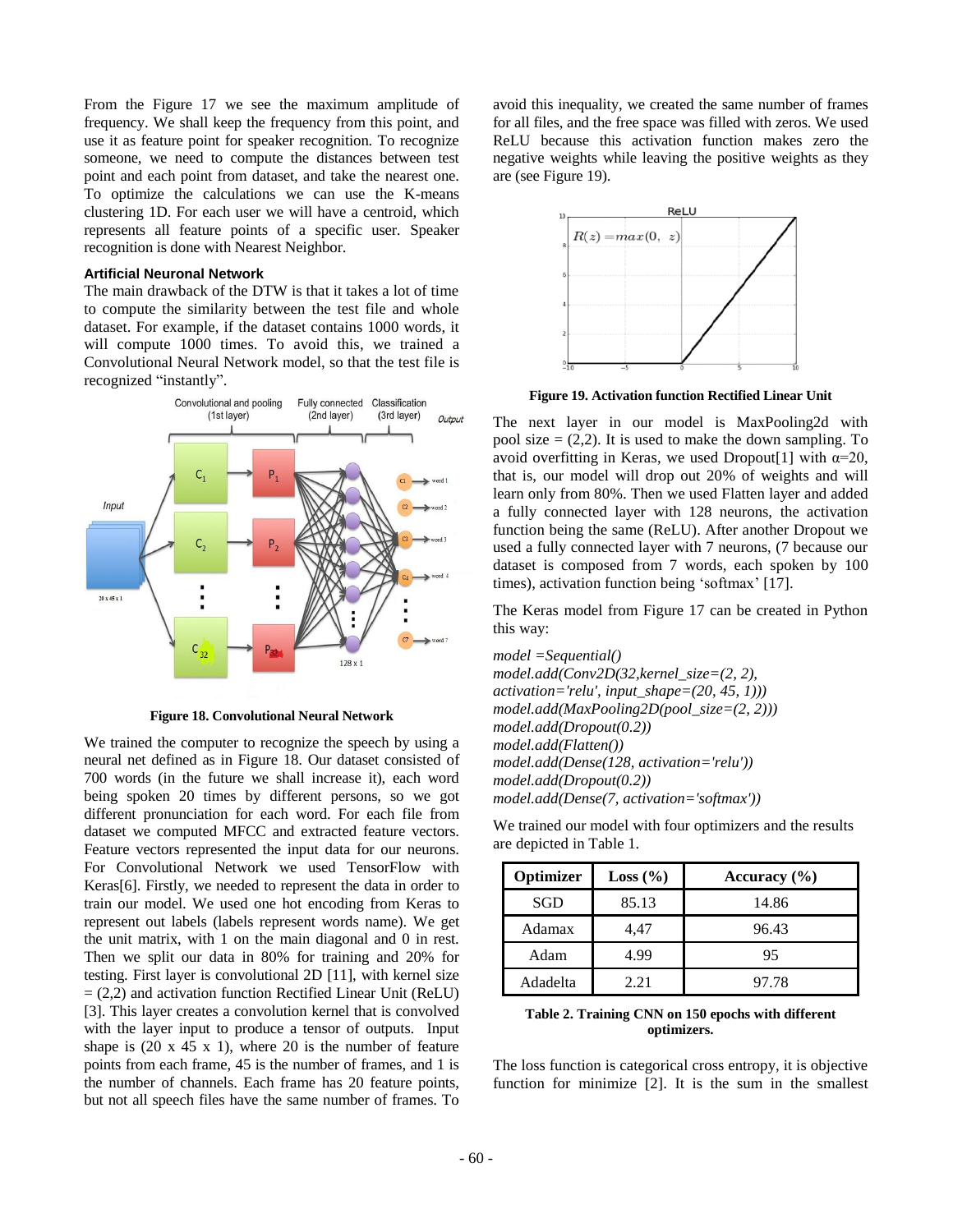squares. It finds network weights to minimize the training error between target and output labels of training examples.

$$
E(w) = \sum_{i=1}^{N} (target_i - output_i)^2
$$

Next we update weights by gradient descend:

$$
w = w - \alpha \frac{\partial E}{\partial w}
$$

Where *w* is a weight,  $\alpha$  is learning rate and *E* is total error.

As optimizer we used Adadelta - an adaptive learning rate method for gradient-based optimization algorithm. We trained our model for 150 epochs, accuracy is 97.78%. An epoch consists of feedforward and backpropagation functions. The training was done locally on the computer's CPU. The application was implemented in Python, and extended on android phone with Android Studio platform, using TCP/IP communication.



**Figure 20. Graphic user interface of the application**

To compile our model in Keras:

*model.compile(loss=keras.losses.categorical\_crossentropy,o ptimizer=keras.optimizers.Adadelta(),metrics=['accuracy']) model.fit(X\_train, y\_train\_hot, batch\_size=30, epochs=150, verbose=2, validation\_data=(X\_test, y\_test\_hot))*

The application allows the user to interact with the computer by using voice authentication and several voice commands.

## **CONCLUSION**

We observed that the system was very fast when the Convolutional Neural Network was used (less than 1 second for recognizing a phrase on a mid-range personal computer). However, CNN accuracy is not 100%. Using DTW we achieved 100% recognition, but it takes a lot of time. DTW have to match test file with each file from dataset, and if our dataset contains 1 million patterns, the algorithm will check all of them. To improve our score, we need to increase our dataset, more people to record more data. Another solution is to combine DTW with Neural Network. The Convolutional Neural Network must learn how to compare two time series and get the best score in less time. In Table 2 we compared the execution time and the recognition rate for DTW and CNN. The testing files are randomly selected from the dataset. We have noticed that by increasing the number of test files, the recognition rate decreases for both DTW and CNN.

| Number of<br>samples | Time<br>(minutes) |            | Accuracy $(\% )$ |            |
|----------------------|-------------------|------------|------------------|------------|
|                      | <b>DTW</b>        | <b>CNN</b> | <b>DTW</b>       | <b>CNN</b> |
| 50                   | 3.05              | 0.25       | 100              | 98.5       |
| 100                  | 6                 | 0.51       | 100              | 97.8       |
| 200                  | 13                |            | 99.95            | 97.8       |
| 500                  | 30                | 2.5        | 99.9             | 97.3       |

**Table 2. Time and Accuracy DTW vs CNN**

The final conclusion is that DTW is good to use for small data set, as long as the recognition rate is about 99.9%, the runtime for the small set of data is acceptable. When we have larger datasets, it is recommended to use a convolutional neural network because its recognition rate can be improved as the number of training files increases.

## **Feature work**

In the future, we plan to increase the number of words recorded in the dataset. We will model a neural network for recognizing the speaker and add more speakers to the data set.

## **ACKNOWLEDGMENTS**

This work was supported by a grant of the Romanian Ministry of Research and Innovation, CCCDI - UEFISCDI, project number PN-III-P1-1.2-PCCDI-2017-0917 / contract no. 21PCCDI ⁄ 2018, within PNCDI III.

## **REFERENCES**

- 1. Lee, C.-y., Gallagher, P. W. *Generalizing pooling functions in convolutional neural networks: Mixed, gated, and tree.* In AISTATS, (2016).
- 2. Ioffe, S. and Szegedy C. *Batch normalization: Accelerating deep network training by reducing internal covariate shift*. In ICML, (2015).
- 3. Xu, B., Wang, N., Chen, T. *Empirical evaluation of rectified activations in convolutional network*. In ICML Workshop, (2015).
- 4. Campbell W., Gleason T., Advanced Language Recognition using Cepstral and Phonetic: MITLL System Performance on the NIST 2005 Language Recognition Evaluation, *Speaker and Language Recognition Workshop, IEEE Odyssey,* (2006),1-8
- 5. Espy-Wilson C., Manocha S., A new set of features for text independent speaker identification, *INTERSPEECH - ICSLP*, (2006), 1475–1478.